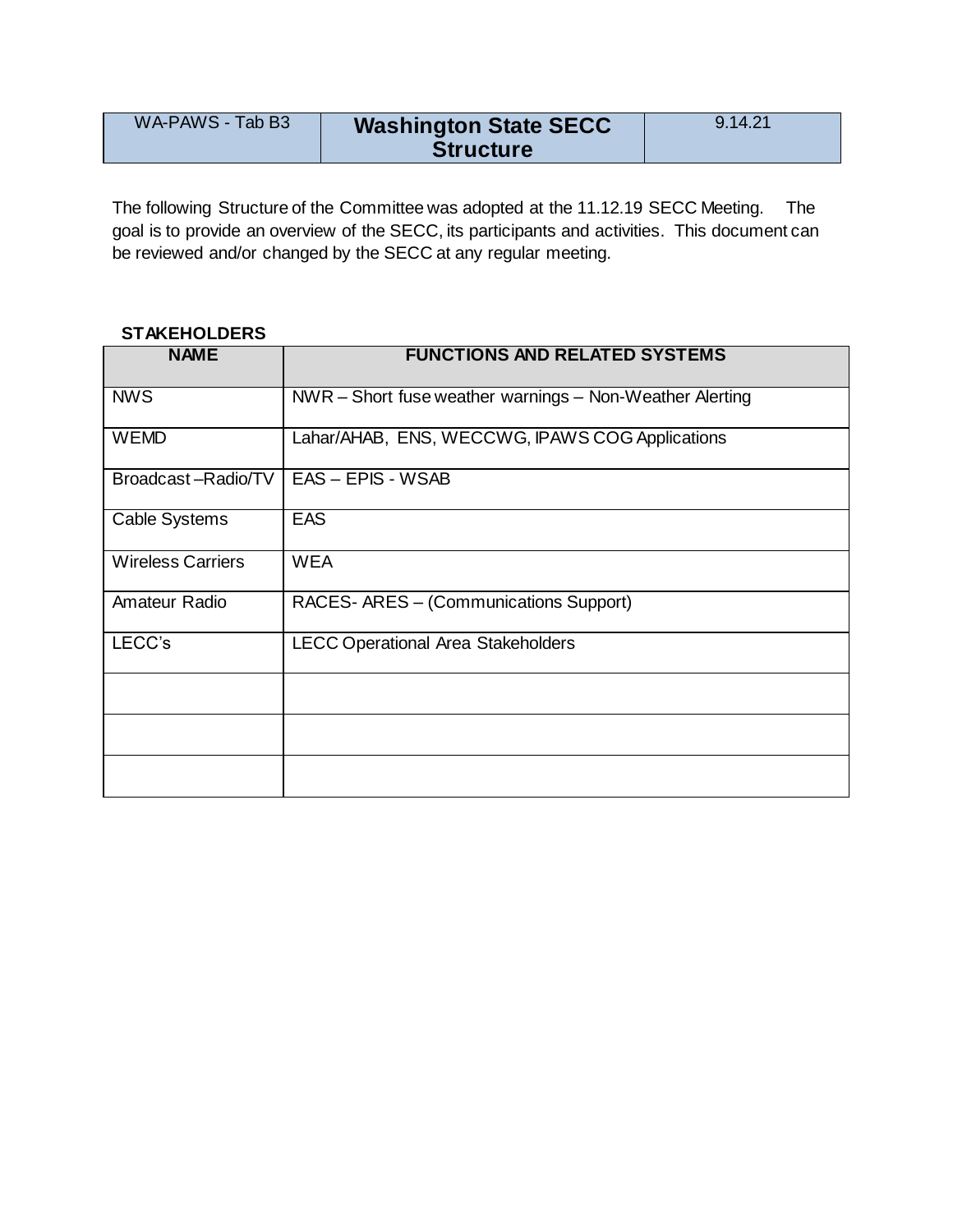| <b>NAME</b>                               | <b>CHAIR</b>                  | <b>Appt</b><br>Date | <b>FUNCTIONS AND RELATED SYSTEMS</b>                         |  |  |
|-------------------------------------------|-------------------------------|---------------------|--------------------------------------------------------------|--|--|
| Training                                  | <b>Ted Buehner</b>            | <b>ACT</b>          | Internal and External to support Mission                     |  |  |
| <b>Technical</b>                          | Lowell Kiesow                 | <b>ACT</b>          | <b>Participant Tech Support</b>                              |  |  |
| Electronic<br>Comm.                       | Phil Johnson                  | <b>ACT</b>          | Remailers, Web Sites, On-line Training<br>systems etc        |  |  |
| <b>Amber Alerts</b>                       | Carri Gordon                  | <b>ACT</b>          | WSP-CAE Gate-keeper                                          |  |  |
| <b>RMT Sched</b>                          | <b>Roland Robinson</b>        | <b>ACT</b>          | <b>RMT Scheduling</b>                                        |  |  |
| Tab 2 Data<br><b>Base</b>                 | Simone Ramel<br>McKay         | <b>ACT</b>          | Maintain Data base of government entities                    |  |  |
| <b>LECC Liaison</b>                       | Charlie Osgood<br>Sandi Duffy | <b>ACT</b>          | Assist LECC's as needed                                      |  |  |
| <b>EPIS</b>                               | Phil Johnson                  | <b>ACT</b>          | Develop BP's for EPIS systems                                |  |  |
| Publication                               | <b>Chris Utzinger</b>         | <b>TBA</b>          | Plan Documents. Tabs, Binder Contents etc.                   |  |  |
| <b>FCC Data Entry</b>                     | <open></open>                 | <b>TBA</b>          | Enter required data into FCC Alert Reporting<br>System - ARS |  |  |
|                                           |                               |                     |                                                              |  |  |
| $ACT = Active$<br>$TBA = To be Appointed$ |                               |                     |                                                              |  |  |

## **STANDING COMMITTEES**

## **#3 TASK SPECIFIC COMMITTEES**

| <b>NAME</b>                                       | <b>CHAIR</b>             | <b>Appt Date</b>        | <b>FUNCTIONS AND RELATED SYSTEMS</b>                                                           |
|---------------------------------------------------|--------------------------|-------------------------|------------------------------------------------------------------------------------------------|
| <b>EAS Plan</b><br><b>Revisions</b>               | Clay<br>Freinwald        | <b>Start</b><br>9.11.19 | Update EAS Plan, including applicable Tab's from<br>existing Plan, in accordance with 2018 R&O |
| <b>Best Practices</b><br>Radio/TV                 | <b>Keith</b><br>Shipman  | 5.15.18                 | Develop BP's for use by Broadcast Participants                                                 |
| <b>Best Practices</b><br>Cable                    | Cami<br>Peacock          | Oct 2019                | Develop BP's for use by Cable Participants                                                     |
| <b>Best Practices</b><br>For Alert<br>Originators | Chris<br>Utzinger        | 11.12.19                | Develop BP's for use by Initiators                                                             |
| <b>Bylaws Review</b>                              | <b>Chris</b><br>Utzinger | Pending<br><b>EAS</b>   | Draft Bylaws dealing with Structure/officers/terms                                             |